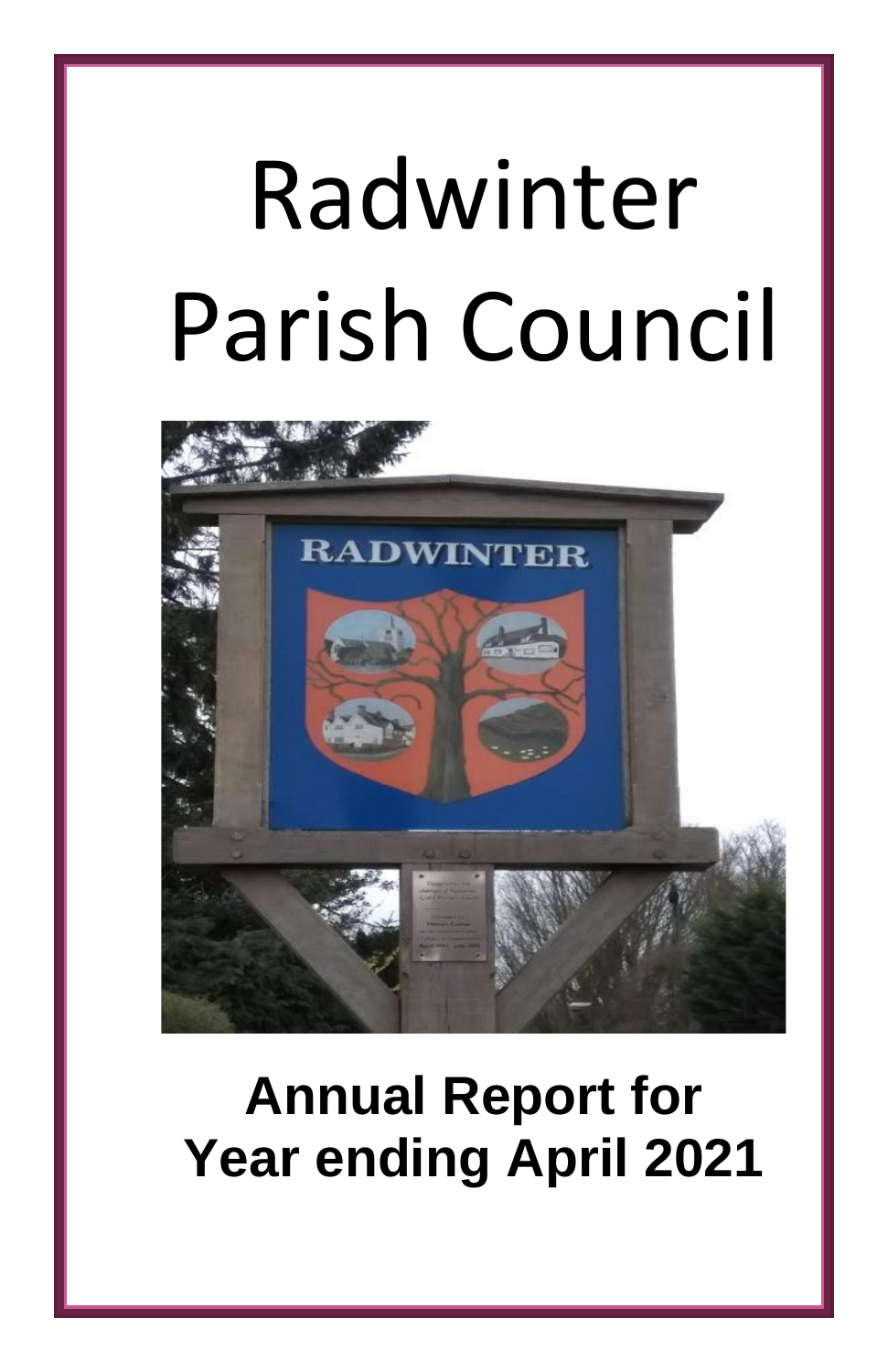### Parish Council met on the following dates during year 2020/21  $27<sup>th</sup>$  April  $18<sup>th</sup>$  May  $29<sup>th</sup>$  June<br> $27<sup>th</sup>$  July  $24<sup>th</sup>$  August  $28<sup>th</sup>$  Sept  $24<sup>th</sup>$  August 28<sup>th</sup> Sept  $20^{\text{th}}$  October  $30^{\text{th}}$  Nov  $21^{\text{st}}$  Dec 25<sup>th</sup> January 21 22<sup>nd</sup> Feb 29<sup>th</sup> March

**Parish Clerk:** Mrs Cathryn Carlisle

**Elected Officers for the 7 seats are:-**

**Chairman:** Councillor Richardson

**Vice-Chairman** Councillor Duck

#### **Other Council Members:**

Councillor Halls Councillor Davidson Councillor Rains Councillor Boyden Councillor Williams

**Chairman's Report**

**Planning Committee**  All Councillors

**Website:** The Clerk

**Recreation Ground Representative** Cllr Duck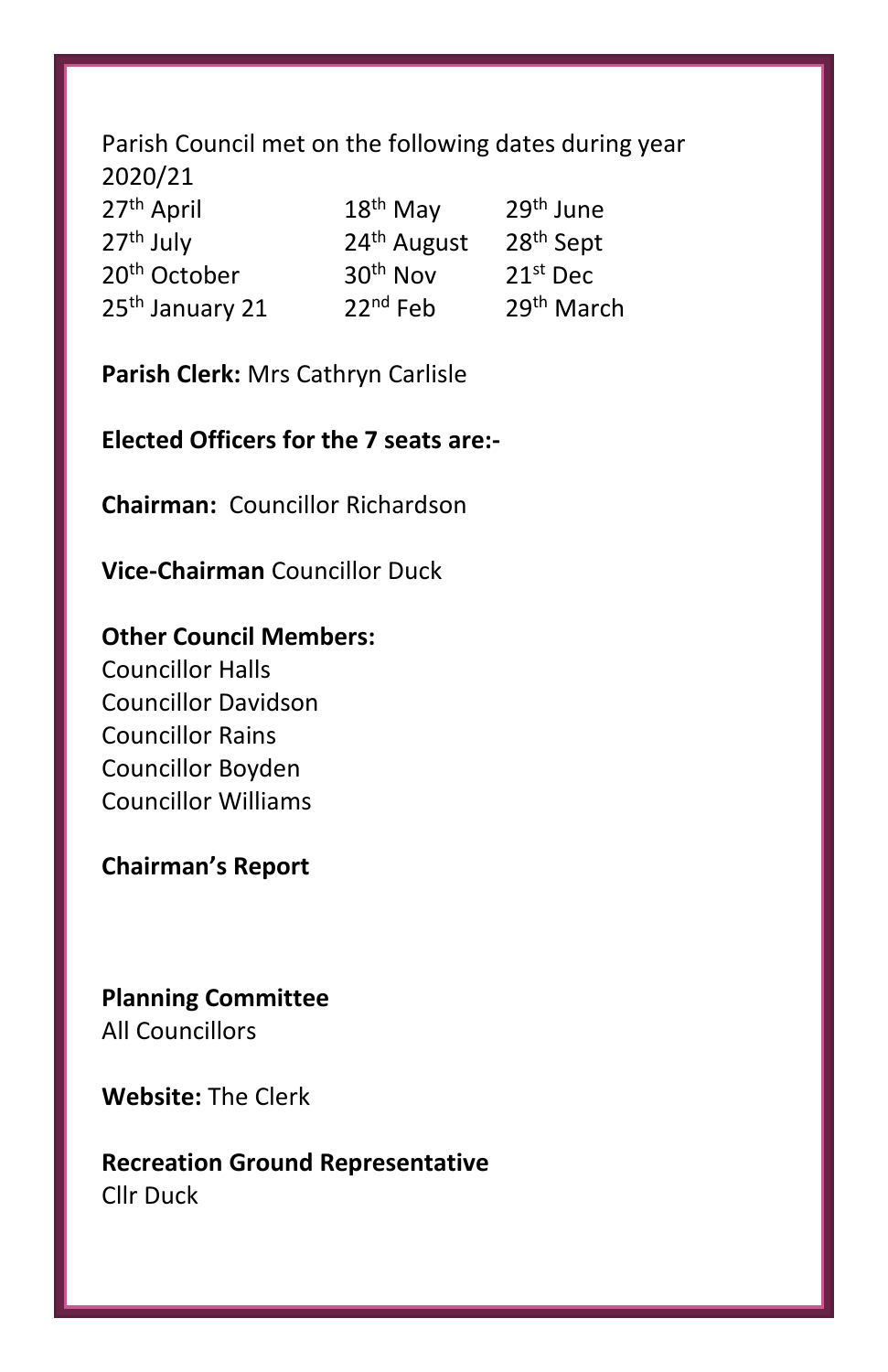#### **Finances**

The Parish Council holds one account Nat West, one account with the Co-operative Bank, A current account for routine daily business. The Council has this year moved to online banking with Barclays bank. The Parish Council is VAT registered and claims back VAT on valid expenditure.

Andrew Cohen undertakes the internal audit and the appointed External Auditors are the JK Littlejohn.

#### **Finance Committee**

All Councillors

#### **Subscriptions** –

The Parish Council subscribes to the following organisations for consultation purposes: National Association of Local Councils Essex Association of Local Councils Rural Community Council of Essex

#### **Grants to local organizations** –

£150.00 - A contribution towards the cost of cutting the grass in the Churchyard. £100.00 - AMBO £3,000 - Radwinter Recreation Ground £500 Cricket Club £500 Men's Shed

**Insurance** - The Parish Council holds insurance cover for its equipment and street furniture. It also holds public liability insurance, personal accident cover, legal fees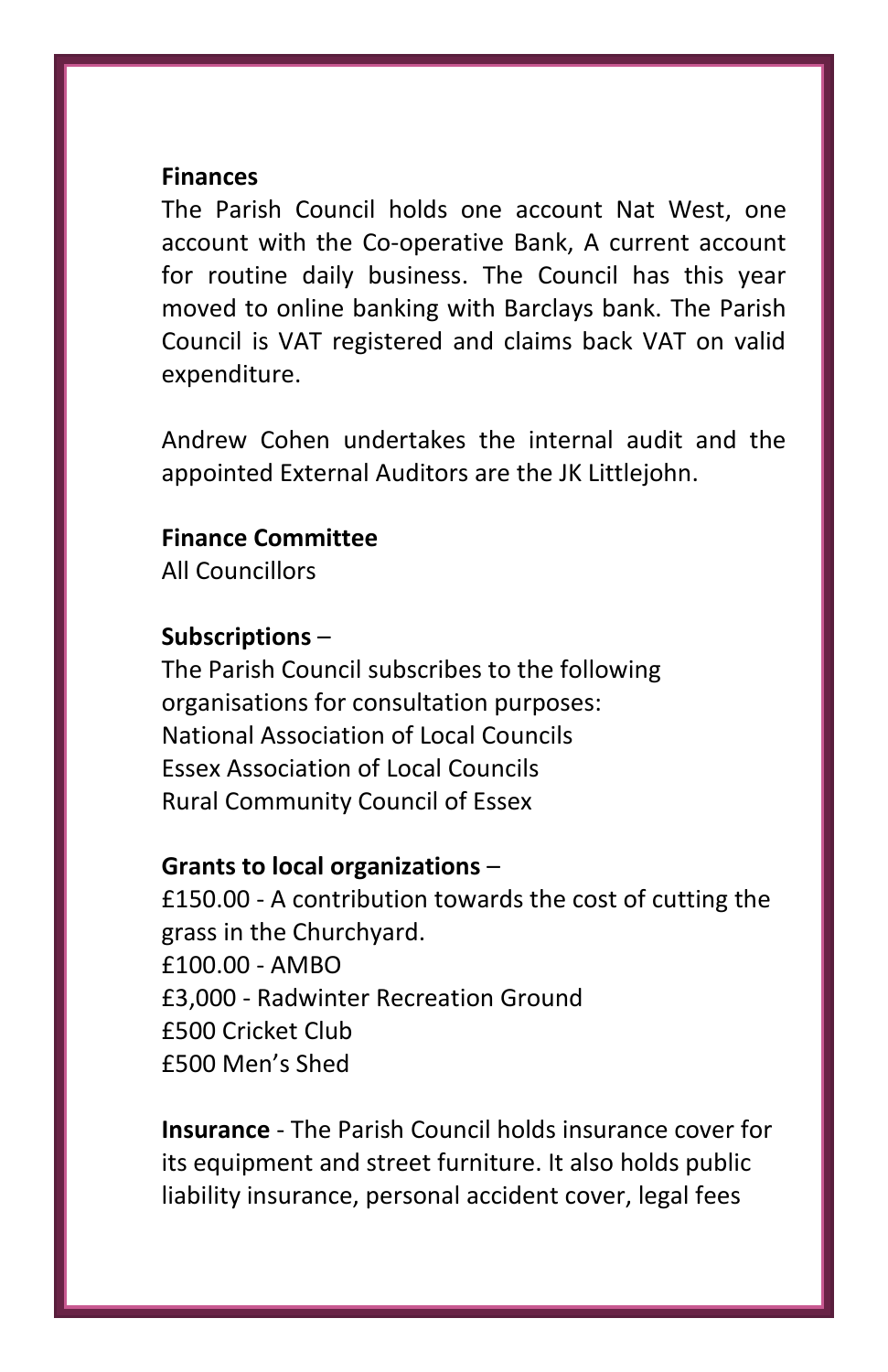and employer's liability insurance. All insurance cover is provided by Royal & Sun Alliance Insurance plc

**Planning –** All members of the Council sit on the Planning Committee.

The Parish Council is a Statutory Consultee under planning legislation. As such it can make recommendations to Uttlesford District Council as to whether a particular application should be approved or not but UDC do not have to accept those recommendations. The Parish Council considers planning applications either at a Planning Committee or at a full Council meeting where deadlines allow. Observations are then submitted to Uttlesford District Council taking into account local information and issues. The Parish Council has looked at in the region of 20 Planning applications during the year. It has also responded to Uttlesford District Council's Land Allocation review which will form part of Uttlesford District Council's District Plan.

**Highways** - The Parish Council liaises regularly with Essex County Council when problems occur on our roads.

Representative Cllr Duck,

**Street Lighting** - The Parish Council provides streetlights for which power is obtained from SSE. All lights are annually maintained and cleaned. A & J Lighting Solutions undertakes this service.

**Footpaths** – Footpaths are cut by contractors employed by ECC, and the Parish Council liaises with ECC on the quality of this service which we believe has been far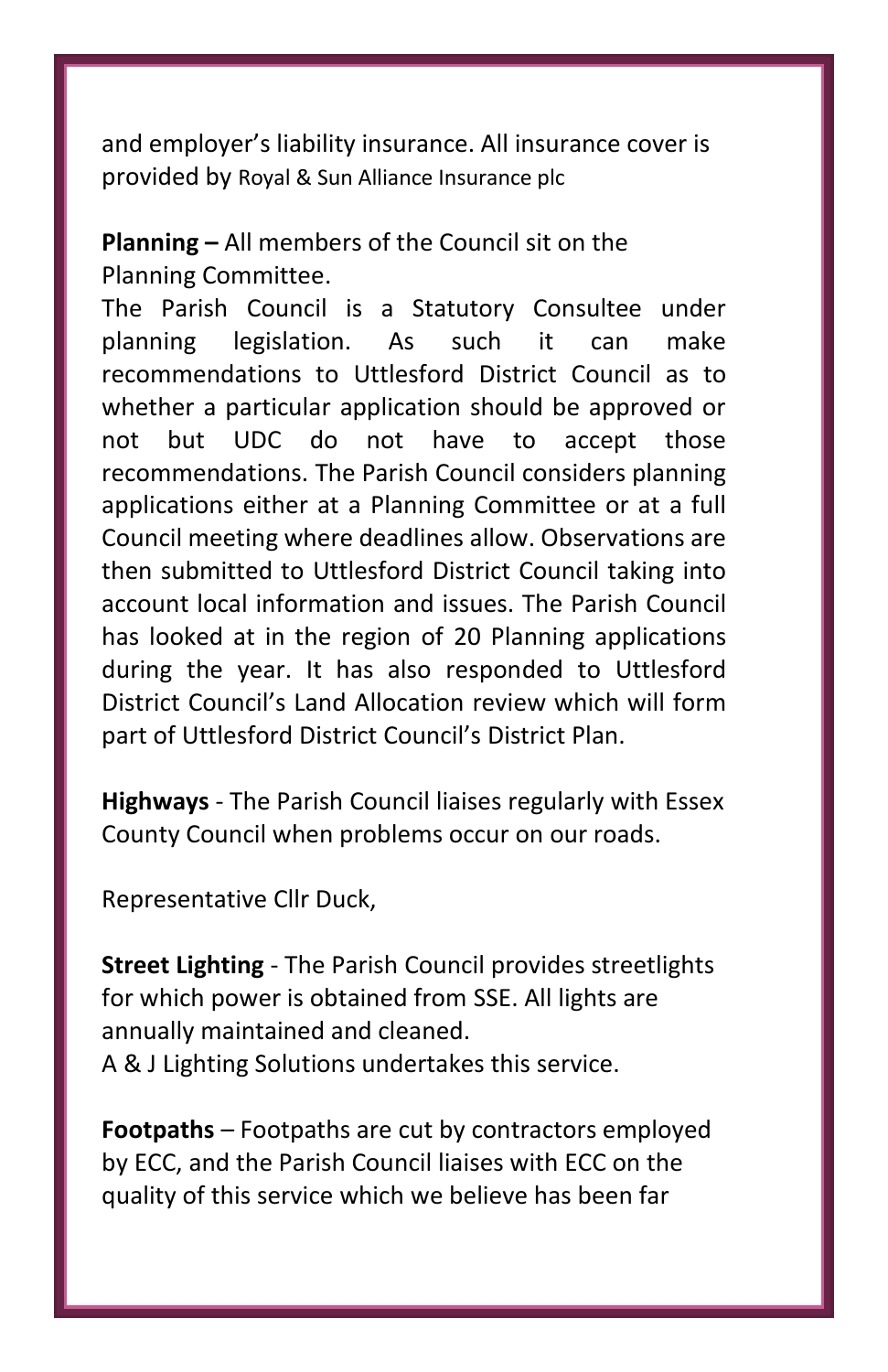from satisfactory this year. We have taken this up with ECC.

Footpath Representatives Cllr Boyden, Cllr Halls

**Grass Verge Cutting -** The Parish Council contracts to cut grass along the sides of the roadways.

**Notice Boards -** The Parish Council provides a Notice Board at the Village Hall The Clerk and The Chairman regularly updates the notice board, which provide local Information.

**Website** -The Parish Council uses the website to inform the public of meetings and display confirmed minutes of meetings. The address is:<https://www.radwinter.net/>

Facebook – The Parish Council now has a Facebook Page: https://www.facebook.com/Radwinter-Parish-Council-716073828757549/

**Annual Parish Assembly –** The Parish Council organised the Annual Parish Assembly which is an opportunity for organisations in the village to talk about their activities and recruit new members. The APA will be held later in the year once residents can meet in public.

#### **Contact Details for Clerk and Councillors:**

| <b>Cllr Halls</b>    | 01799 599537 07798850584 |             |
|----------------------|--------------------------|-------------|
| Cllr Boyden          | 01799 599537             |             |
| <b>Cllr Duck</b>     | 01799 599691 07870869272 |             |
| <b>Cllr Davidson</b> | 01799 599353 07785557529 |             |
| <b>Cllr Rains</b>    |                          | 07773353755 |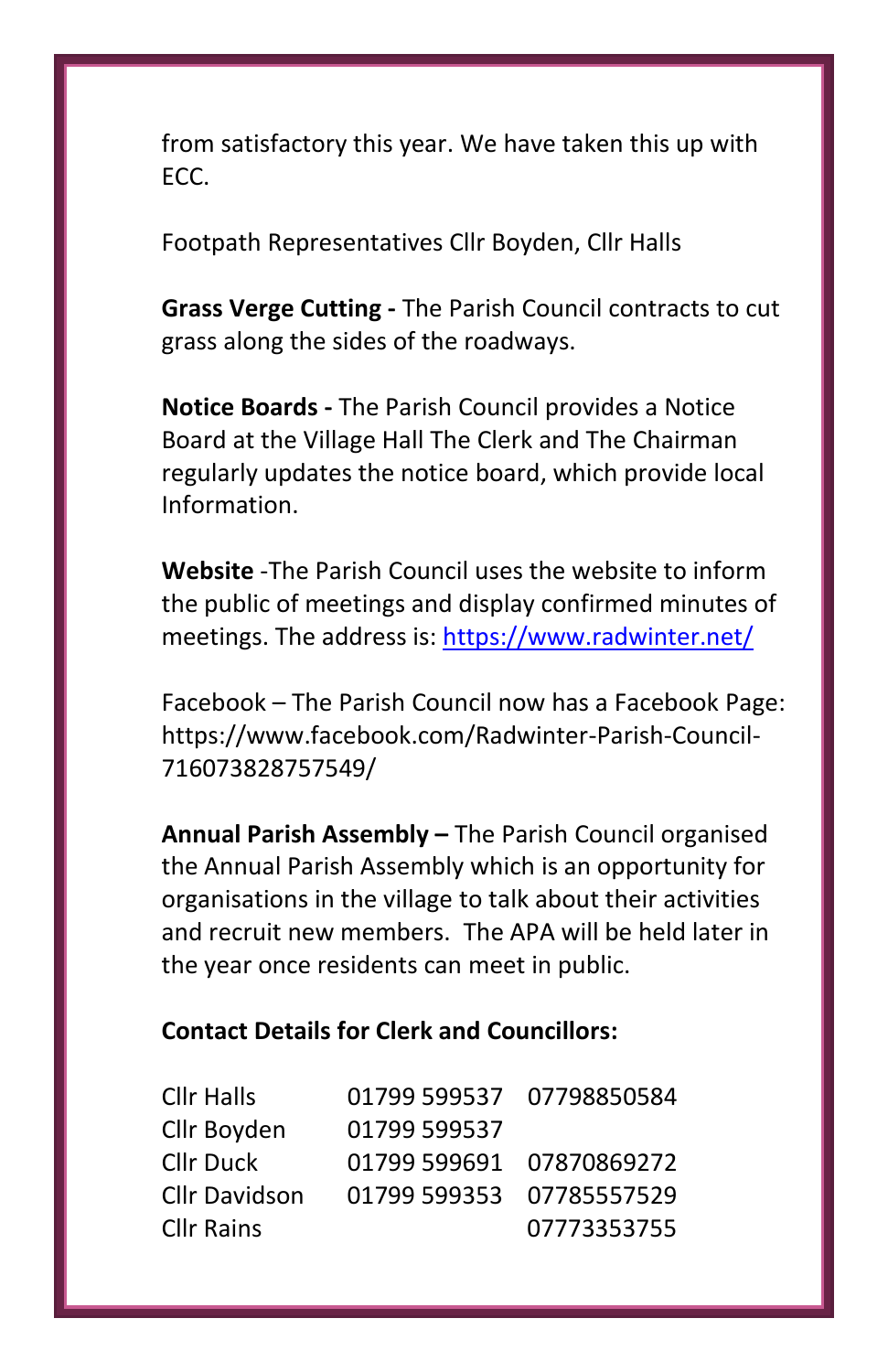Cllr Richardson 01799 599437 Cllr Williams

Clerk See Website for details Email [radwinterparishcouncil@gmail.com](mailto:radwinterparishcouncil@gmail.com)

#### Parish Council Meeting Dates 2021/2022

24 th May 28 26th July 23th August 27th September 25th October 29<sup>th</sup> November  $31<sup>st</sup>$  January 28<sup>th</sup> February 28th March

29<sup>th</sup> April 3rd May AGM 28<sup>th</sup> June 20<sup>th</sup> December

Meetings of the Parish Council are held on last Monday of the month unless it's a bank holiday, please check the website or notice board near the Village Hall meetings commence at 7:30 p.m.

Agenda's will be published on the notice board at least 3 clear days in advance of the meeting.

Each meeting starts with the Public Forum - a short period of time where residents can ask questions or raise issues with Councillors.

Please contact the Clerk for any further information relating to your Parish Council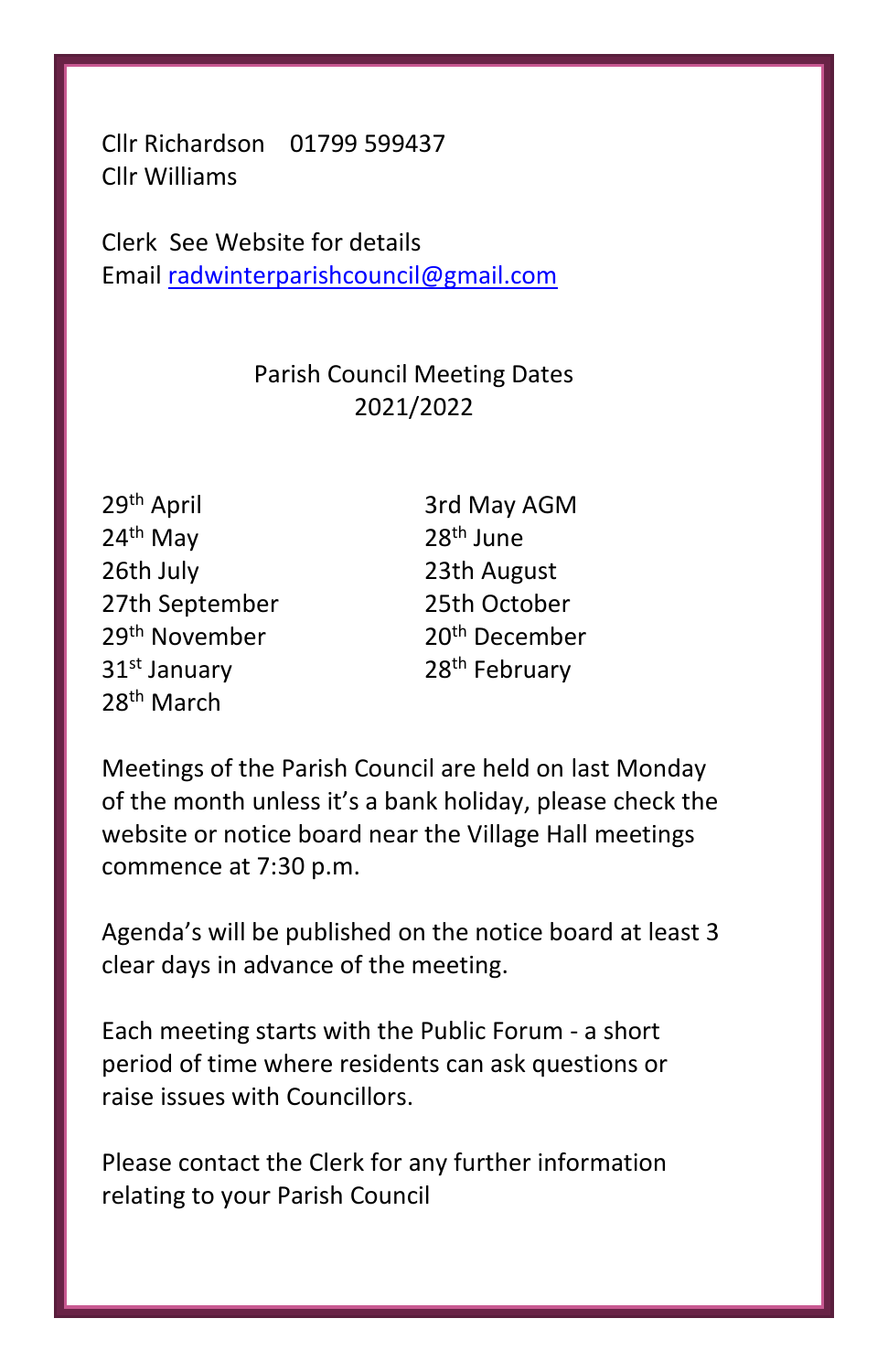#### Attendance at meetings

|           | A | M | J | J | Α | S | O | Ν | D | J | F | M |
|-----------|---|---|---|---|---|---|---|---|---|---|---|---|
|           |   |   |   |   |   |   |   |   |   |   |   |   |
| DR        | V | V | V | V | ν | V | V | V | V | V | V | ν |
| <b>RR</b> | V | V | V | V | х | V | χ | V | V | ν | ν | V |
| VB        | Χ | Χ | V | V | V | V | V | V | V | V | V | V |
| MH        | Χ | Χ | V | V | ν | V | V | V | V | V | ν | ν |
| JD        | V | V | V | ν | х | V | V | V | V | V | χ | ν |
| ED        | V | ν | ν | ν | V | V | V | V | V | V | ν | ν |
| SW        |   |   |   |   |   | V | V | V | V | V | ν | V |

#### **County Councillor's Annual Report 2020-2021**

As you will imagine, the past 12 months have been dominated by events associated with the COVID 19 pandemic.

This has placed your County Council at the heart of our collective response to the various lock-downs and recurrent surges and declines in infection rates.

The County Council has had to act swiftly and decisively as each new element of the pandemic presented itself, and this has tested our Officers to the limit and the senior political team, the County Council Cabinet. Without recounting every twist and turn, I will summarise the key elements of the past year.

The first lockdown meant a number of outward facing services had to be closed in rapid order. Libraries, Country Parks and Recycling Centres were the most obvious, also Essex Outdoors which provides outdoor activities for schools, mirrored the School closures.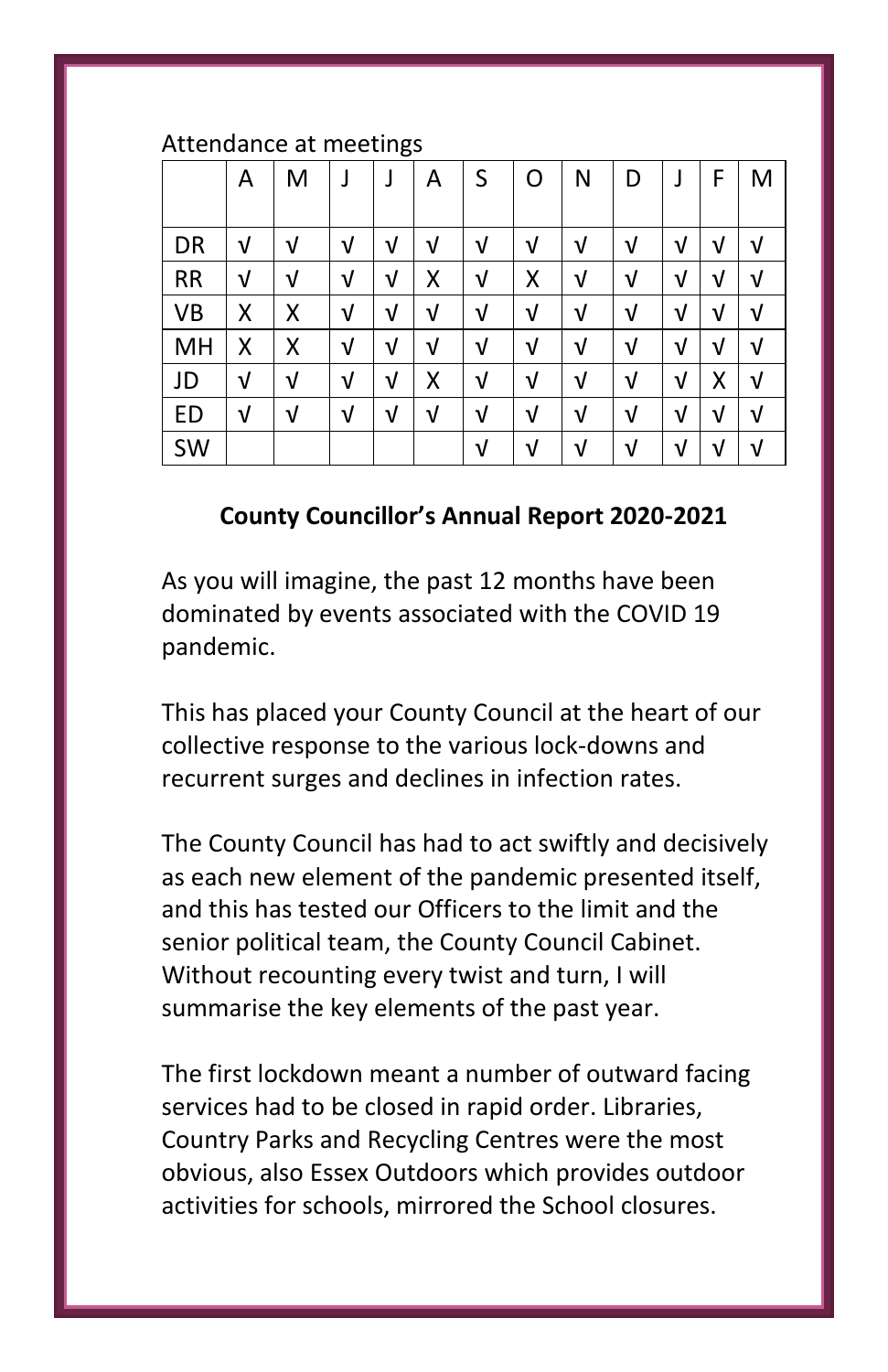In parallel we had to mobilise welfare support for those who were shielding, and ensure all of those residents who were known to social services were supported. Care home residents and vulnerable children were prioritised with extra support drafted in.

Staff furloughed due to closures of other services willingly offered to step into the welfare space. All the while, our Public Health Officers along side NHS colleagues closely monitored and reacted to changes in case rate trends across the County.

Recognising the risks associated with Care Homes, Essex CC was a pioneer in getting testing kits into those homes and continues to take the lead with testing with rapid testing sites across the County and now collection points available from a number of larger libraries.

Keeping track of the disease has been a main priority as it allows targeted interventions to occur.

We have led on providing extra school meals during holiday times for school children in need, have provided holiday activity days and continue to support young people through our deployment of laptop computers, either donated or purchased, with many 1000s already given out.

We were able to support Foodbanks across the County with funding for supplies or to help with storage and delivery costs.

The County Council was quick to assemble 3500 volunteers to do much of the support work needed, and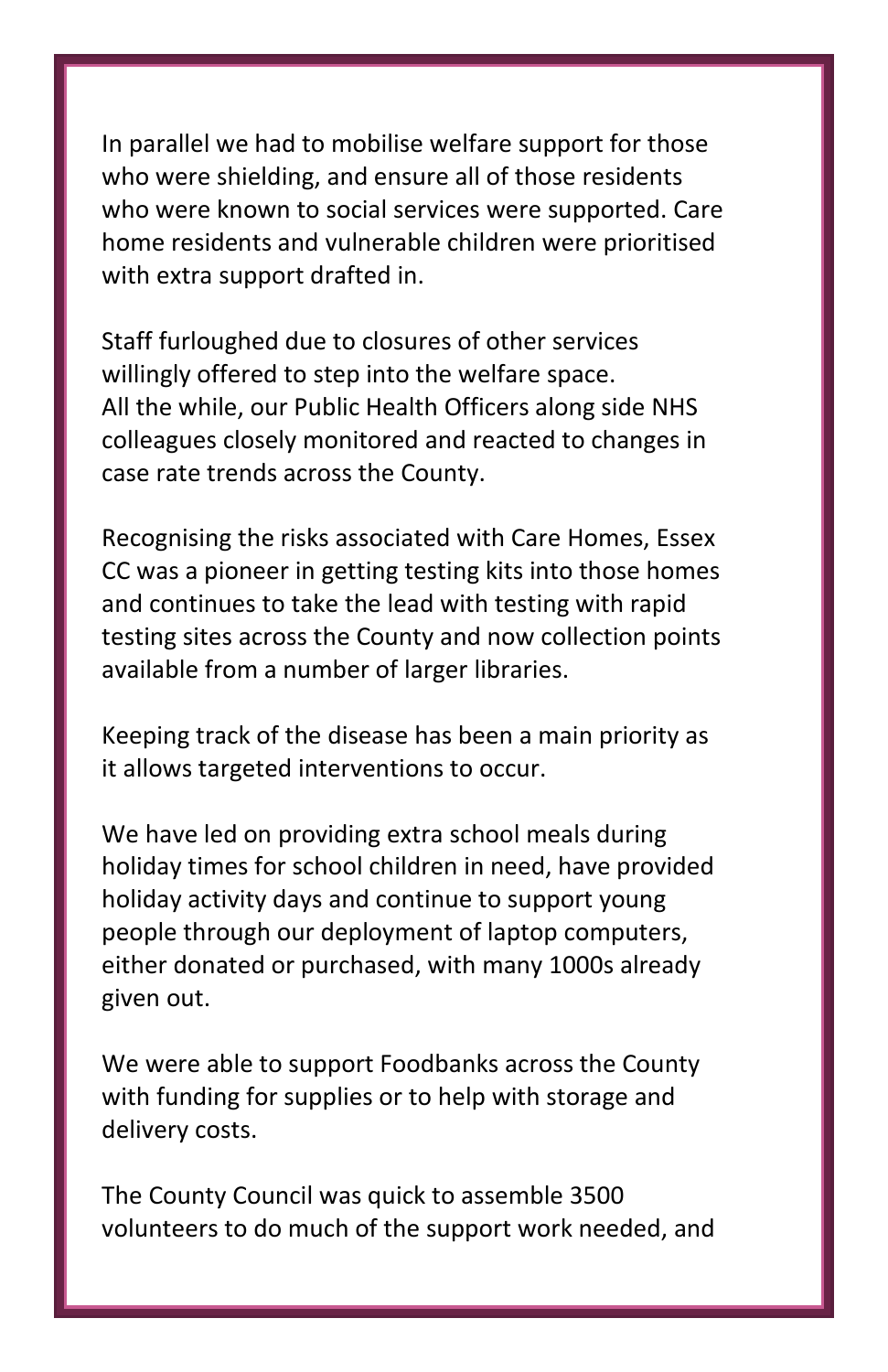this in addition to the many 100s of local volunteers who stepped forward to support their neighbours and friends with prescription collections, delivering shopping or getting meals out to those who needed them. The Essex Outdoors Centre at Mersea Island became a 'Meals on Wheels' kitchen getting lunches out across the island and to villages nearby on the mainland.

Using Government support and working with the Districts we have been able to ensure that various grants were made available and distributed to businesses and individuals adversely affected by the lockdowns and forced closures of their businesses.

As you are probably aware, I am on the Cabinet and in the early stages were meeting almost daily to assimilate what was going on and at times making those difficult decisions under emergency powers.

Throughout we were working in the best interests on our residents, and although some were controversial at the time, were done with due consideration and discussion.

Perhaps more difficult was the reopening of our facilities, as we then had more knowledge of the disease, and what was required to ensure public safety. For example, in my area of responsibility making sure recycling centres were safe to use. This caused problems as the onsite capacity had to be reduced, and this was compounded by weeks of lockdown, people with lots of time on their hands having major clear outs and added to that working from home increasing household waste by around 20%!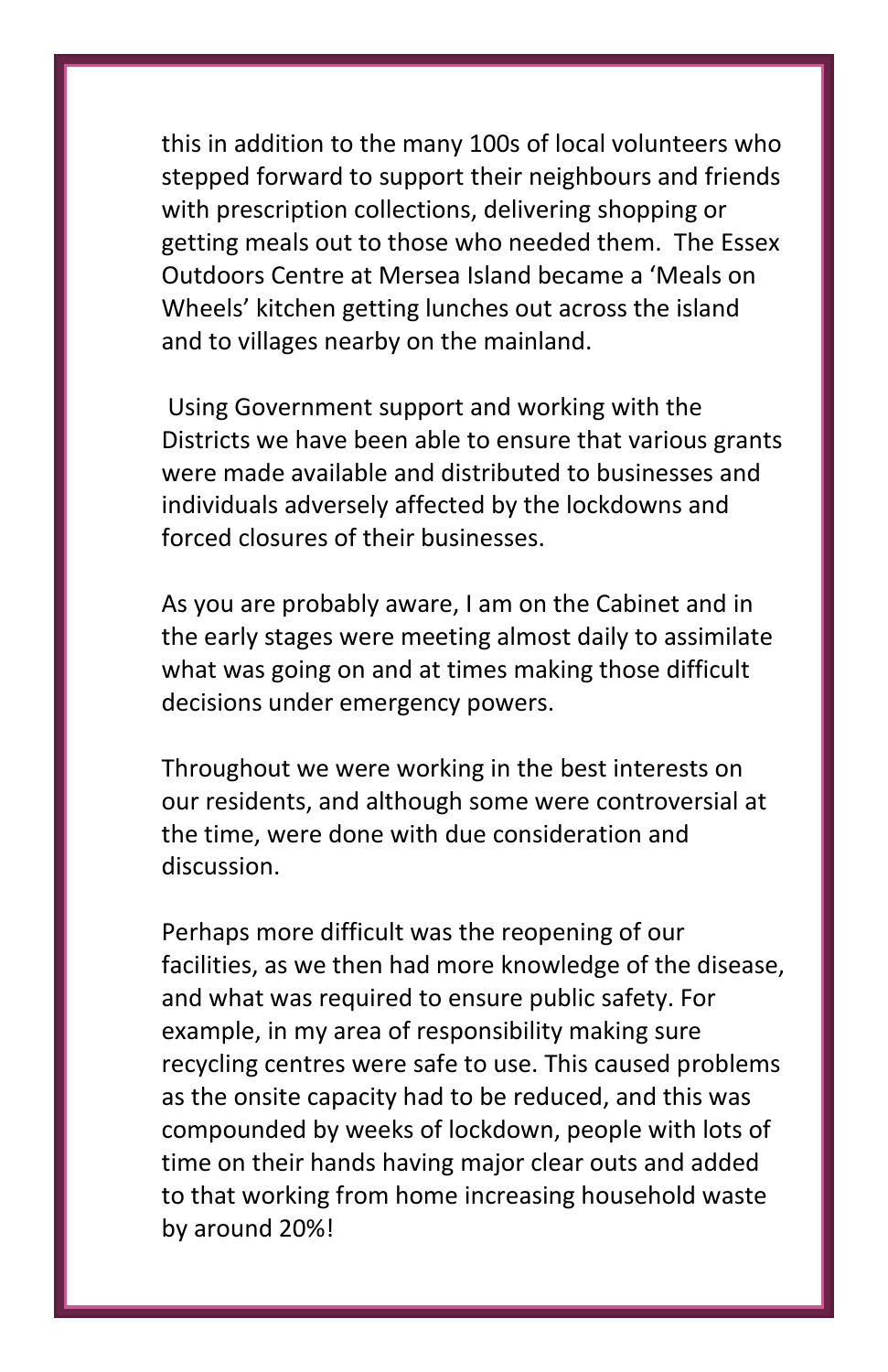As we emerge from our present Lockdown we are starting to slowly relax these measures, assessing as we go, and ever mindful that public health is our number one priority.

It would be easy to imagine that with COVID nothing else could go on. But business as usual continued, and despite the pandemic the County Council has notched up some conservable achievements.

Our budget process is now settled for this coming year with a static position on the County Council element of the tax. It takes 12 months of hard work by officers and Cabinet Members to design a budget that is fair and equitable for our citizens, manages to deliver key services across the County and at the same time demonstrates financial prudence and probity that is the hallmark of this Authority. Our budget is balanced, delivers much and continues to provide good value for money.

The Essex Climate Commission has met over the past 12 months and through a series of working groups provided an interim report which carries a raft of recommendations which will help this Council achieve net zero carbon targets well ahead of the Government's own.

Aside from our very successful tree planting programme, we are already decarbonising our buildings by installing solar panels, replacing inefficient boilers and better insulating them. We are also supporting less well-off households with grant schemes to better insulate their